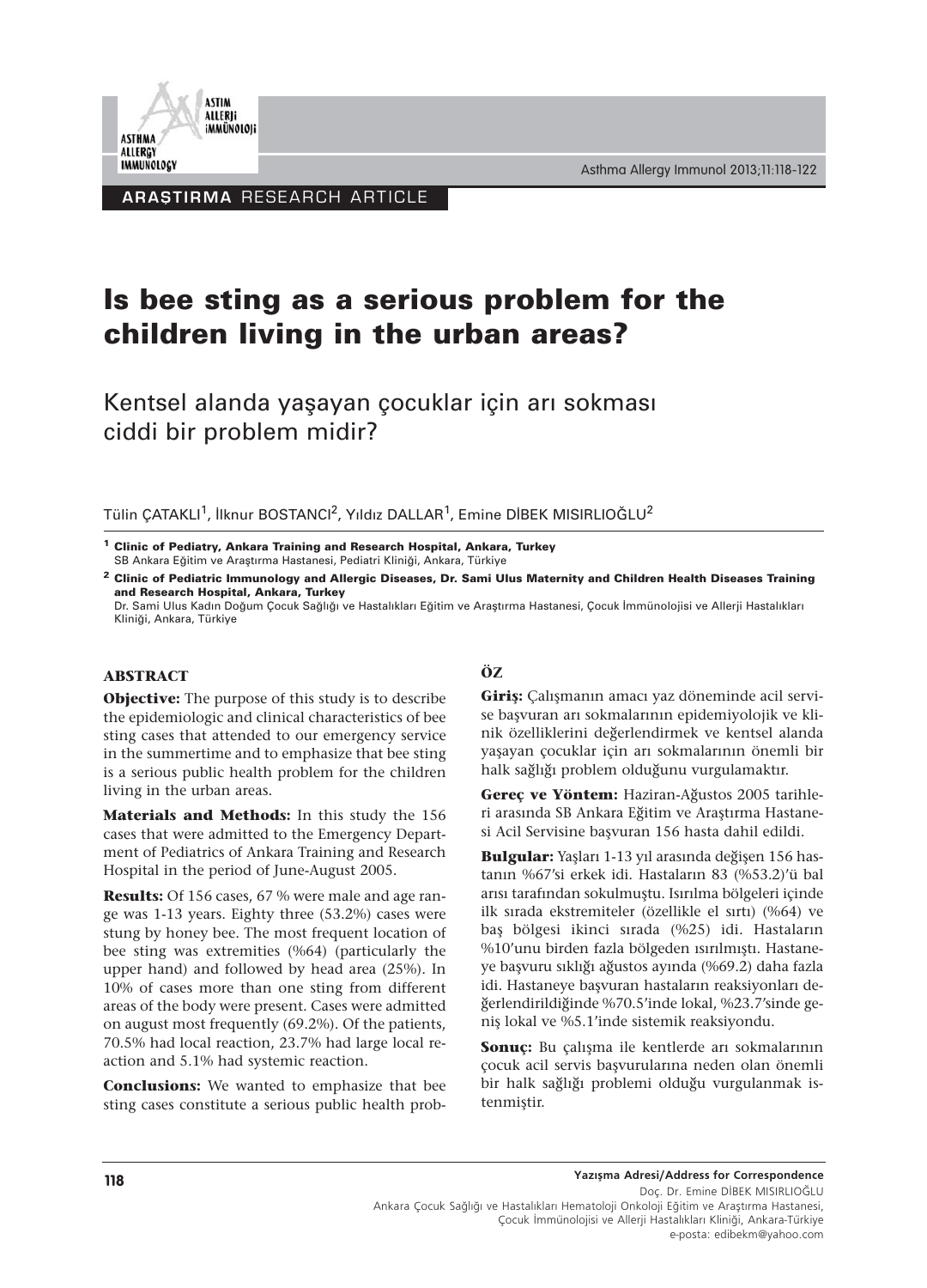lem at emergencies departments of pediatrics in the urban areas.

*(Asthma Allergy Immunol 2013;11:118-122)* **Key words:** Anaphylaxis, bee sting, child

Received: 04/06/2013 • Accepted: 29/07/2013

#### INTRODUCTION

Bees are the insects that belong to the *Hymenoptera* family. The *Hymenoptera* families most frequently related to allergic reactions are *Apiedae*, *Vespidae*, and *Formicidae*[1]. In Turkey there are approximately 15.000 different species of *Hymenoptera* insects<sup>[2]</sup>.

Insect sting allergy can occur at any age, often after a number of uneventful stings, and is more common than previously thought<sup>[1]</sup>. The species of the bee, personal sensitivity, the inhabited climate and location are the risk factors in the cases of bee stings. Farmers, hothouse cultivators, bakers, beekeepers and their family members are in a more critical position in this regard<sup>[3-5]</sup>. Bees sting can result reactions ranging from local reactions to anaphylaxis<sup>[1,3]</sup>. Local reactions are limited to the area contagious with the sting site. Most large local reactions represent a late-phase IgE-dependent reaction that is mild initially but develops after 12 to 24 hours to a diameter often exceeding 20 cm and occasionally involving the entire limb  $[1,4]$ . Systemic reactions cause signs and symptoms, ranging from mild to life-threatening. Mild systemic reactions may be limited to the skin and consist of flushing, urticaria, and angioedema. More severe systemic reactions can involve bronchospasm, laryngeal edema, and hypotension. Less frequently, gastrointestinal complaints may occur. Almost all systemic reactions are IgE mediated<sup>[1,4]</sup>. Systemic allergic reactions are reported up to 3% of adults, and almost 1% of children<sup>[1]</sup>.

A systemic reaction may occasionally be caused by toxic effects of the vasoactive substances in a large number of stings and may be due to underlying mastocytosis in 1% to 25% of ca*(Asthma Allergy Immunol 2013;11:118-122)*

**Anahtar kelimeler:** Anafilaksi, arı sokması, çocuk

Geliş Tarihi: 04/06/2013 • Kabul Ediliş Tarihi: 29/07/2013

 $ses<sup>[4-6]</sup>$ . A great number of stings can cause lifethreatening reactions with renal failure, hemolysis, adult respiratory distress syndrome, or diffuse intravascular coagulation<sup>[7,8]</sup>.

Data on the characteristics of bee stings seen in urban areas are inadequate. Therefore in this study we analyzed the cases of bee sting which has been an important reason behind the admissions to our child emergency service.

#### MATERIALS and METHODS

In this study 156 cases that were admitted to the Emergency Department of Pediatrics of Ankara Training and Research Hospital in the period of June-August 2005 were examined prospectively.

The cases were analyzed in terms of their age, gender, time between the moment of stung and admission to the hospital, the species of the bees, the location of the stung and the resulting symptoms. The reactions were grouped in terms of three clinical presentations:

1) Local reaction: The presence of pain, eryhtema, and a swelling which is less than 5 cm at the stung location.

2) Large local reaction: It is characterized by presence of pain and a swallow that is more than 5 cm in the location of stung.

3) Systemic reactions: The skin, gastrointestinal, respiratory, and cardiovascular systems can be involved. Mild systemic reactions may be limited to the skin. More severe systemic reactions can involve bronchospasm, laryngeal edema, and hypotension.

#### Statistical Analysis

SPSS 10.0 package program was used in statistical analysis. The definitions were provided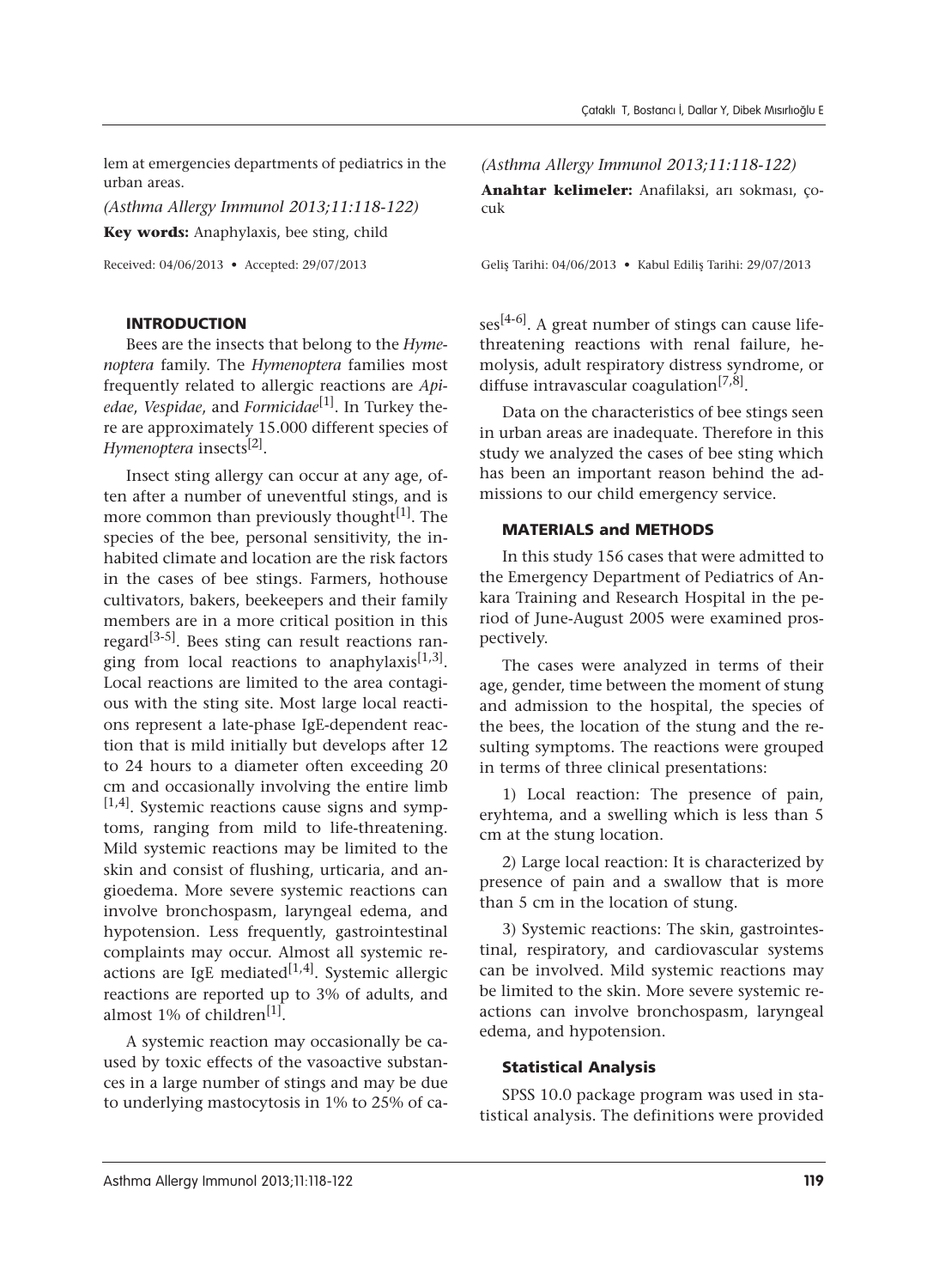as number and percentage for discrete variables and mean and standard deviation for continuous variables. Mann-Whitney-U test was used for constant variables that were not suitable for normal distribution of the two groups. p< 0.05 was considered statistically significant.

# RESULTS

During the study period of 3 months, we evaluated 156 cases with bee-sting admitted to emergency department of pediatrics. Of 156 cases, whose age range was 1-13 years, 105 (67%) were male. While the mean age of the boys was 7.0  $\pm$  2.6 years, that of the girls was 6.1  $\pm$  1.8 years (p< 0.05). While 83 (53.2%) of the cases were stung by honey bee, 73 (46.8%) of them were not able to recognize the bee (Table 1).

The most frequent location of bee sting was extremities (%64) (particularly the upper hand) and followed by head area (25%). In 10 % of cases more than one sting from different areas of the body were present.

Cases were admitted on august most frequently (69.2%). The admission to the hospital was in the first one hour in 12% of the cases, in the first eight hours in 42.3% of the cases and in the first 24 hours in 45.5% of the cases.

Of the patients, 70.5% had local reaction, 23.7% had large local reaction and 5.1% had systemic reaction. 0.6% of the patients applied to the hospital without any symptoms (Figure 1).

Mean age of the eight cases having systemic reaction was  $8.1 \pm 2.7$  years. Mean age of the 148 cases without systemic reactions were 6.9  $\pm$ 2.8 years (p> 0.05).

None of the cases were injected adrenalin at home. Ten (15.6%) of the cases were injected adrenalin in the health centers that they applied at the first instance. Eight cases having systemic reactions (5.1%) were consulted to the pediatric allergy unite. Eight patients whose systemic reactions to bee stings testing for venomspecific IgE can be performed by skin testing

# **Table 1. Characteristic of the patients n %** Sex Male 67 Female 51 33 Age (year) Minimum-maximum 1-13 Months of application hospital August 108 69.2 July 42 26.9  $June 6 3.8$



**Figure 1. Reaction type of the patients.**

and in vitro testing. The family and/or the patient himself/herself were informed about anaphylaxis.

# **DISCUSSION**

In our study we found 1% of the total admissions to our child emergency service in the period of June-August 2005 were the cases of bee stings. In the literature majority of the related studies are conducted on adults. In our country there are not many studies conducted on the characteristics of bee-stings in the childhood period.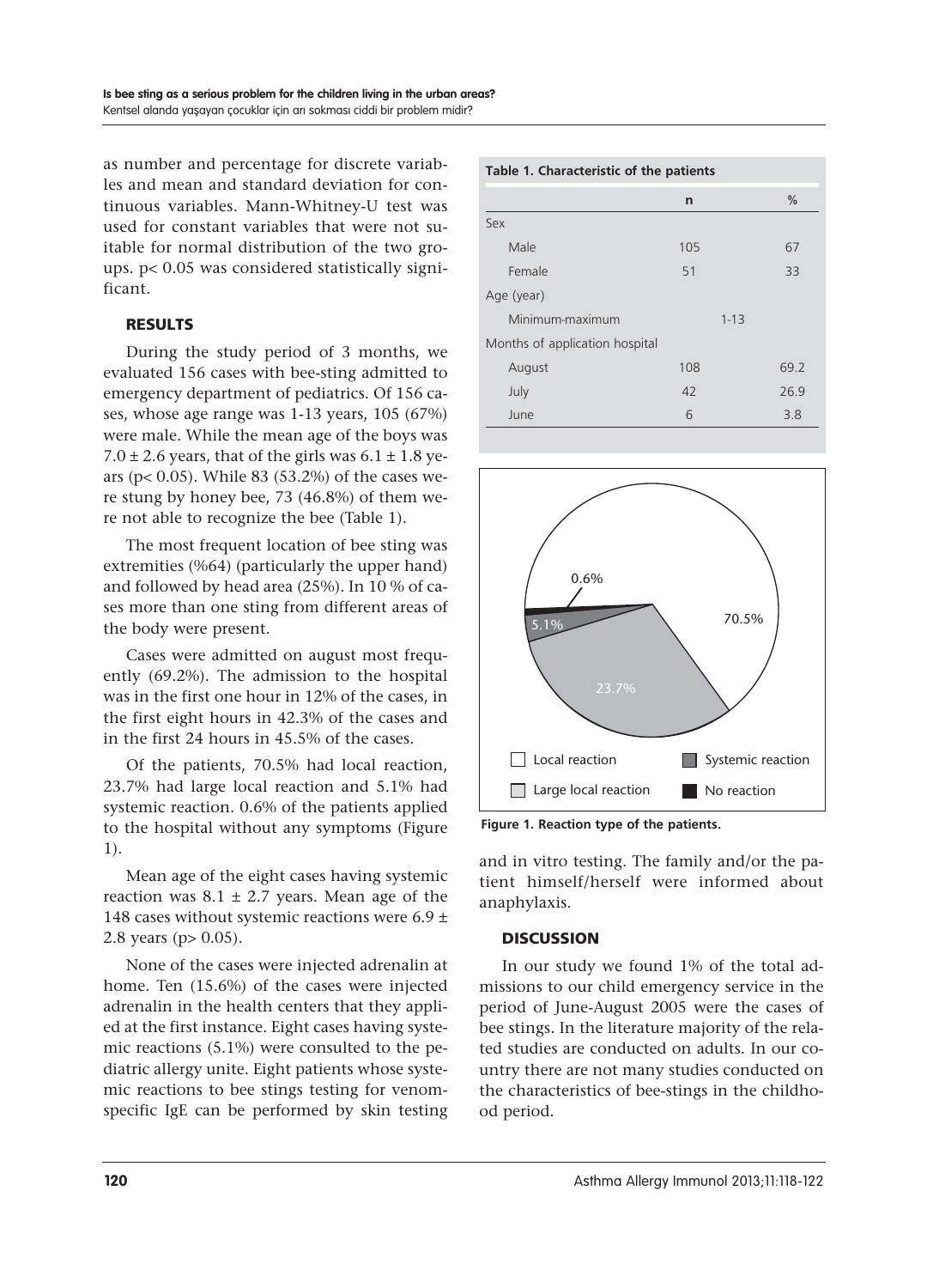Sixty seven percent of our cases were male and this was compatible with the studies in the literature in terms of gender<sup>[9,10]</sup>. Although in the literature the most frequently biting bee type has been reported as the yellow jackets, in our study it was the honey bees<sup>[1,3,11]</sup>. We should keep in mind that the information provided by the frightened children and their families who were in panic could be misleading, especially when we consider the fact that quite a majority of our cases were not able to recognize the bee.

While most sting reactions are localized and self-limited, some lead to large local reactions or to systemic allergic reactions or anaphylaxis and cause death. In the studies conducted both in our country and abroad, the risk of systemic reaction development in children was reported to be lower than in adults<sup>[1,3,12,13]</sup>. The risk of development of systemic reaction as a result of bee sting has been reported as 0.15-0.8% in children and 0.3-7.5% in adults<sup>[4]</sup>. In 5.1% of our cases systemic reaction was identified. In Turkey severe and mild systemic reaction ratio was found 2.2-5.3% $[12]$ . In elder children symptoms regarding bee stings are much more severe and related mortality rate is much higher<sup>[1,4]</sup>. In our study, those having systemic reactions were older but the difference was not statistically significant. In our study, those having systemic reactions applied in the first four hours and those having large local reactions applied after 24 hours; which was compatible with the literature<sup>[3,9,14]</sup>.

Treatment and diagnostic test indicated is predicated on the type of reaction that occurs. The indications for testing for venom-specific IgE vary with the patient population and are different in adults and children. Skin testing is not indicated in patients 16 years of age or younger and who have had local reaction and large local reactions<sup>[5]</sup>. The patients who had systemic allergic reactions must refer to pediatric allergy unit.

Rapid recognition and treatment of anaphylaxis are critical. The first line treatment must be intramuscular adrenalin injection and this was applied to our patients who had systemic reaction. The cases and their relatives must be well informed about how to avoid contact with bees and what to do when a new sting happens. Despite the widespread opinion, there is no evidence that bright-colored clothes or perfume smells have a direct effect on bee stings. Bee stings generally occur as a result of sudden and tight contacts. Therefore even if there would be a personal guarding, this should be done against these sudden and direct contacts. White and light-colored clothing may work in cases of colonial attacks by the bees<sup>[15]</sup>. Adrenalin autoinjector should be prescribed and its use must be described in detail to the patient. It must be emphasized that autoinjector should be the first line treatment and it can be life saving in case of a systemic reaction to bee-sting. Referral of patients who have experienced anaphylaxis for possible venom immunotherapy can prevent future severe episodes of anaphylaxis resulting from stings. Venom immuotherapy for children who have had a systemic allergic reaction is safe and effective. It is not indicated in children less than 16 years of age who present with a systemic allergic reaction involving only cutaneous manifestations and large local reacti $ons<sup>[3-5]</sup>$ .

Although bee sting is usually thought to be mainly a problem in the rural areas, in our country, bee sting is also a serious public health problem in the urban areas. By conducting this study we wanted to draw attention to the importance of improving primary health care and preventive health services.

We hope our study reflects the epidemiology of childhood bee stings and pinpoints the necessary precautions that should be taken.